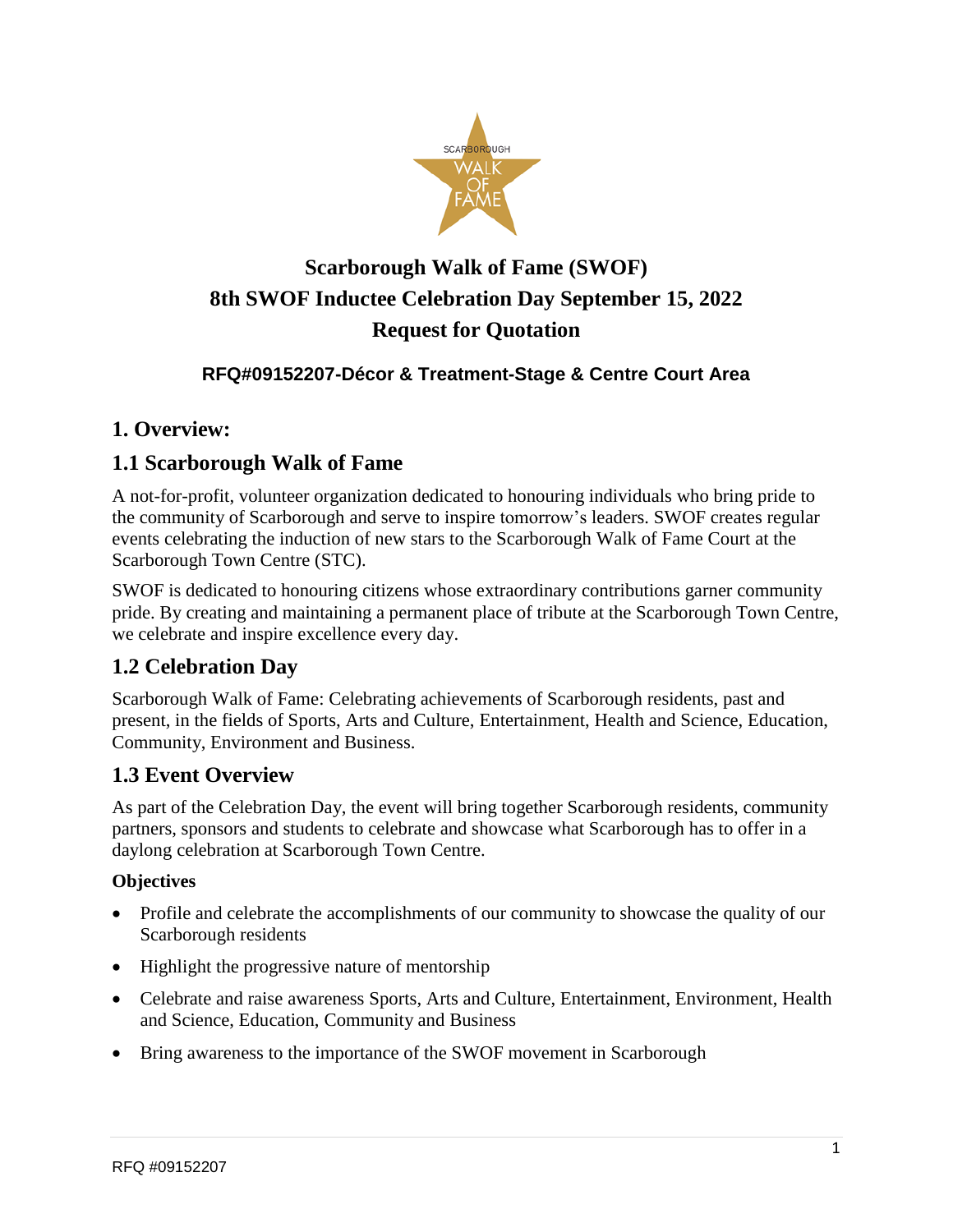## **1.4 Event Details**

**Location:** Scarborough Town Centre, 300 Borough Dr, Scarborough, ON M1P 4P5 **Date:** Thursday, September 15, 2022 **Time:** 11:00 a.m. to 6:00 p.m. **Number of participants:** Variable

#### **2. Statement of Work:**

#### **2.1 Purpose**

The purpose of this Request for Quotation (RFQ), is to invite Scarborough based businesses/organizations to submit their proposal to participate at the 8th SWOF Inductee Celebration Day

#### **2.2 Scope**

SWOF – dedicated volunteer driven organization experts will manage the theme, logistics, partnerships, marketing and budget along with delivering a transparent bidding process. We will require the select business/organization to provide pre-event and on-site consultation and or deliverables. Please see further details in "3.5 Scope of Work" section.

## **2.3 Project Schedule**

This schedule is based on our current timelines, (subject to change)

Project Timeline: Issuance of RFQ to Proponents on SWOF website Submitting questions: by or before 11:59 p.m. Monday, June 13, 2022 RFQ Close Date 11:59 p.m., Monday, June 27, 2022 Award Contract to business or organization Monday, July 11, 2022 Only successful bidders will be contacted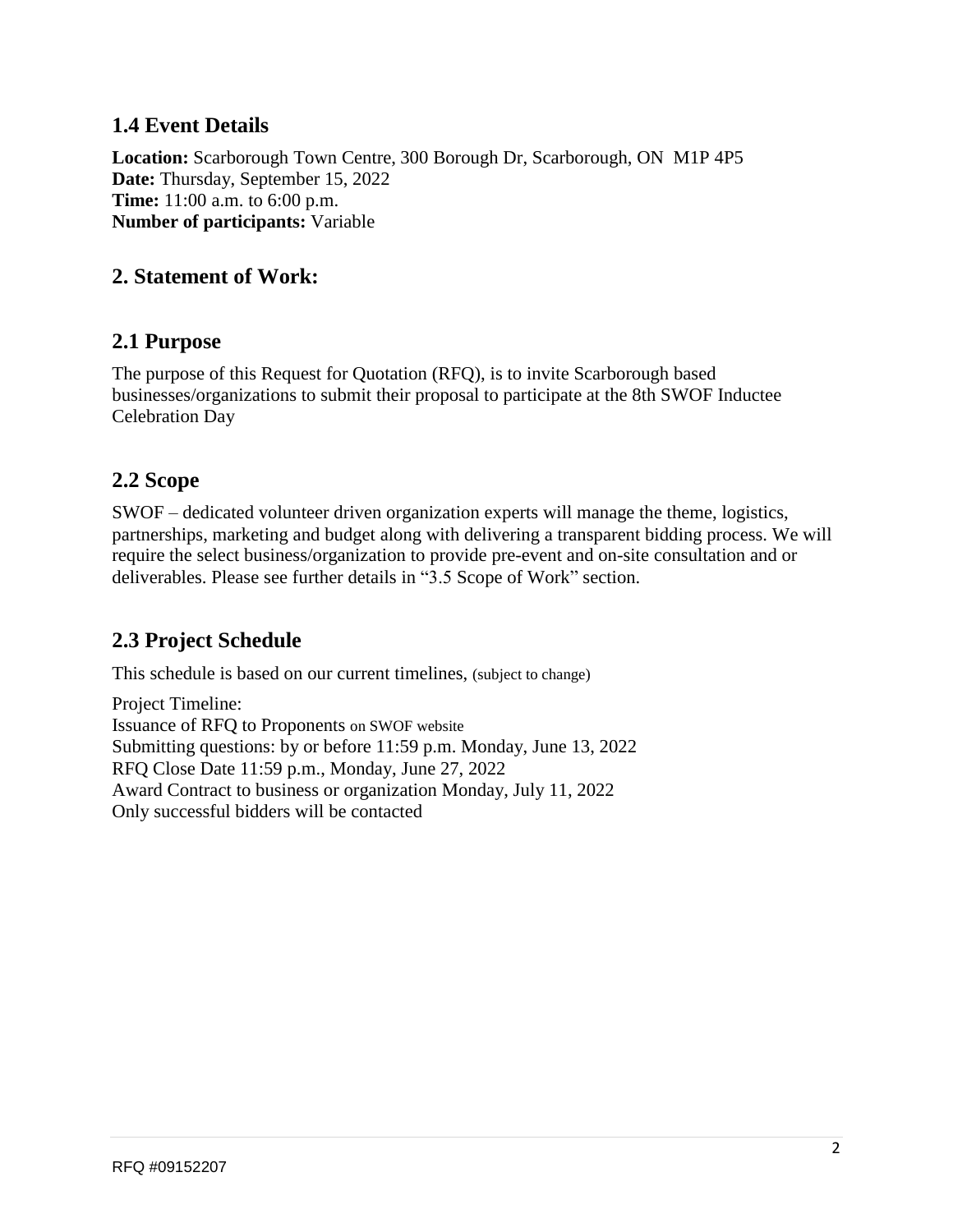## **3. Proposal Submission Procedure:**

#### **3.1 Business, Organization RFQ Reception**

By responding to this RFQ, the business/organization agrees to be responsible for fully understanding the requirements or other details of the RFQ and will ask any questions to ensure such understanding is gained. SWOF retains the right to disqualify proponents who do not demonstrate a clear understanding of our needs.

## **3.2 Good Faith Statement**

All information provided by SWOF is offered in good faith. Specific items are subject to change at any time based on business circumstances.

#### **3.3 Communication and Proposal Submission Guidelines**

Communications shall not be effective unless a specified procurement executive, who is responsible for managing the RFQ process, formally confirms these communications in writing. In no case shall verbal communication govern over written communications.

Questions relating to this RFQ must be emailed to the contact identified below, on or before 11:59 p.m. Monday, June 13, 2022. If the question is considered relevant to all proponents, SWOF in its sole discretion will provide both the question(s) and the answer in writing to all proponents. SWOF will provide information to proponents in writing only. No other official is empowered to speak for SWOF with respect to this RFQ. Proponents who seek to obtain information, clarification or interpretation from other sources are advised that such material is used at the proponent's own risk, and that SWOF will not be bound by any such representations.

## **3.3 Submission Process**

Closing date and time: 11:59 p.m. local time, Monday, June 27, 2022

Submit one digital copy to the Scarborough Walk of Fame email id: **[Scarboroughwalkoffame@gmail.com](mailto:Scarboroughwalkoffame@gmail.com)**

The RFQ documentation must be addressed to

SWOF Evaluation Committee **RFQ #09152207 8th SWOF Inductee Celebration Day Thursday, September 15, 2022**

RFQ submissions that arrive after the closing date and time will not be accepted and will be returned. Only email submissions will be accepted.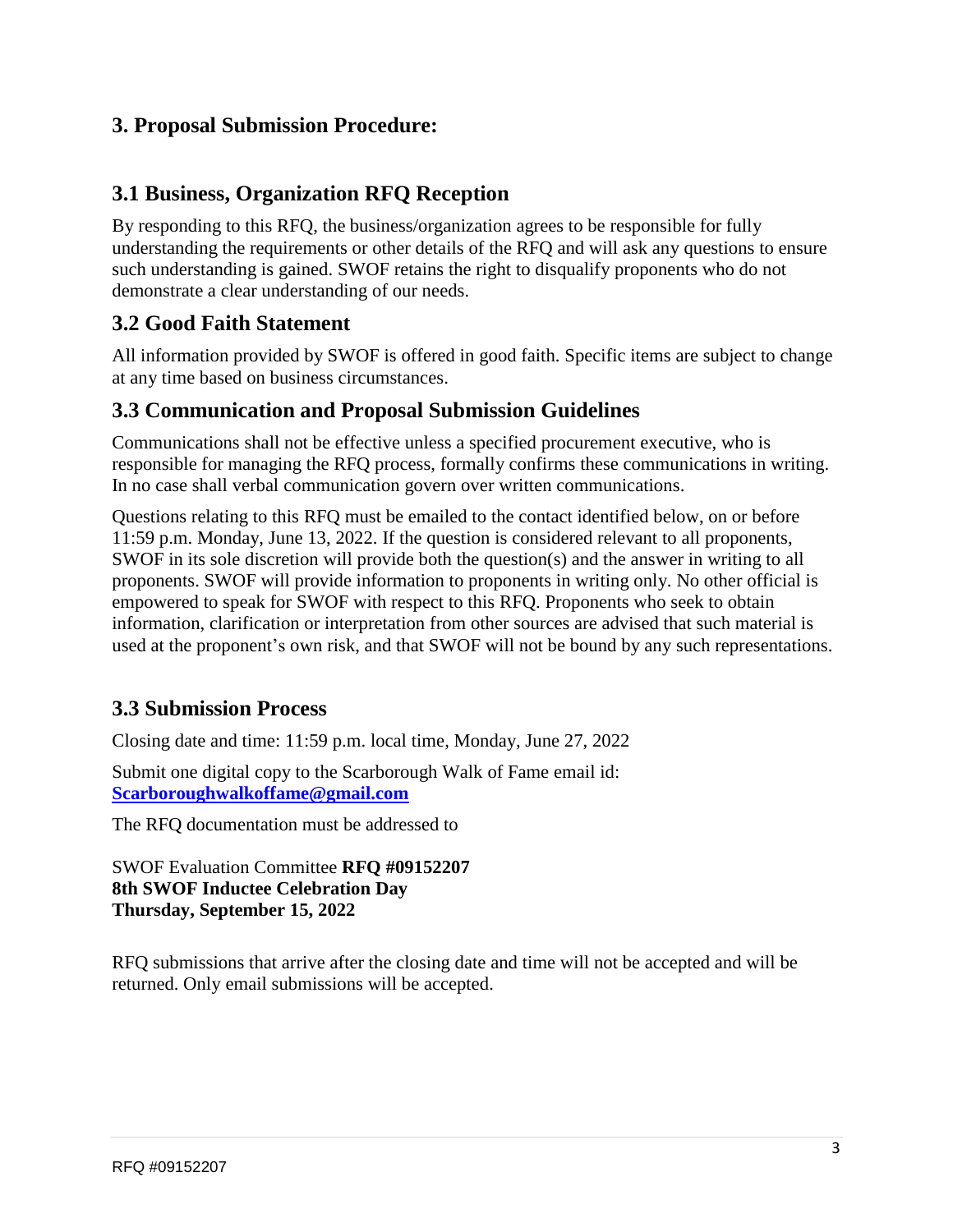## **3.4 Evaluation Criteria**

All RFQ proposals will be evaluated systematically based on the following key criterion. The purpose of this section is to identify suppliers with the interest and capabilities to complete the deliverables as defined in the Scope of Work.

## **3.5 Scope of Work (SOW)**

Key evaluation criteria include capabilities demonstrated with past events and quality of events.

Proponents are expected to include the following as part of their proposal (Microsoft word or pdf document format only)

- A. Statement of Interest **(5 Points)**
- B. Primary contact information (**2 Points**)
- C. Brief Description of business or organization (**3 points**)
- D. List and provide a brief description of two recently completed contracts which are comparable to the proposed RFQ and which demonstrate relevant capabilities of your business or organization. (**10 Points**)
- E. Provide current business or organization documents business licenses, insurances and certifications-where applicable (**5 Points**)
- F. Complete the following questions (**10 points**)
	- a. Give example of your product and price range
	- b. Provide details of your proposed product or service
	- c. Provide cancellation policy
	- d. Provide location requirements STC
	- e. Explain how your Scarborough based business/organization will meet the needs of our Event **(5 Points)**
- G. Provide a timeline (window for deliverables) based on your recommendations (**5 points**)
- H. Quote broken down in order of Scope of Work (**5 points**)
- **Total: 50**

#### **3.6 Short-list Selection**

Proponents who have demonstrated their capacity to meet our needs will be contacted by phone and/or email to be notified of their selection to move forward in the RFQ process.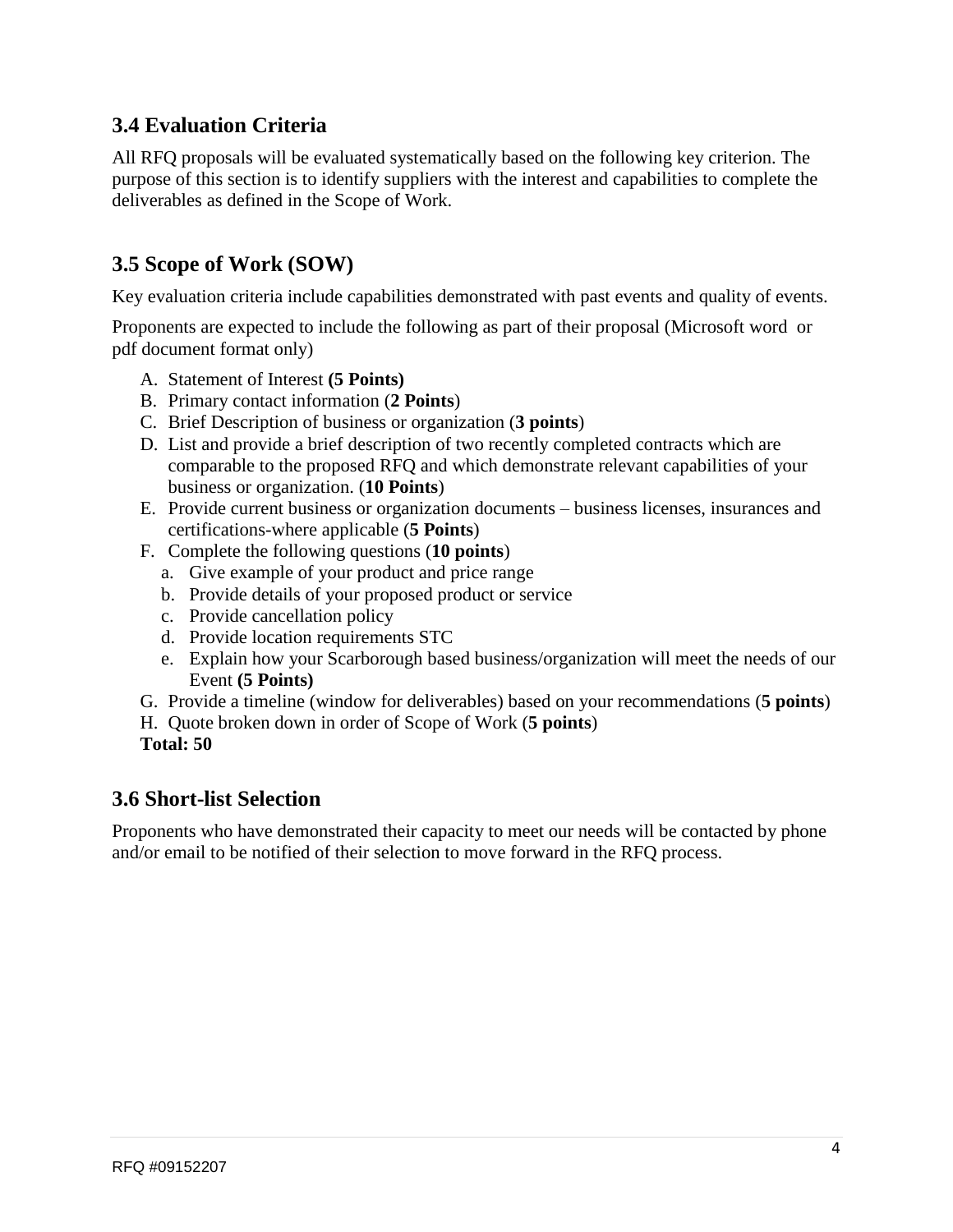## **4. Scope of Work and Business Requirements**

SWOF will require the Scarborough based businesses/organizations to provide the following aspects of the event:

## **4.1 Counsel/Guidance**

Two or three meetings before Celebration Day (Thursday September 15)

Unlimited emails/phone calls replying within a business day.

#### **4.2 On-Site Deliverables Scarborough Town Centre**

Location: STC Centre Court Area and Stage

Participants: Flow

Service: Themed stage treatment in addition to local audience area

Product: 10 non-fixed (capable of location change or movement) SWOF colour themed decorative items without stage or audience viewing obstruction, 10 seasonal 10" potted Plants/hardy mums (garden mums) along with 4 full seasonal tied bouquets Other: delivery/set up on event day at Scarborough Town Centre

## **5. Quote and payment**

All Proponents must provide a breakdown of costs related to deliverables of the event as outlined in 3.5 Scope of Work. In addition they must agree to keep the quoted pricing in their proposals for a minimum of 120 days after proposal submission.

Method of payment for services / products provided to SWOF.

- SWOF will make payment for services / products provided by cheque only, within 30 days from receipt of services / products.
- SWOF will consider accelerated payment (within 10 days from receipt of services / products) based on supplier discounts for services / products.